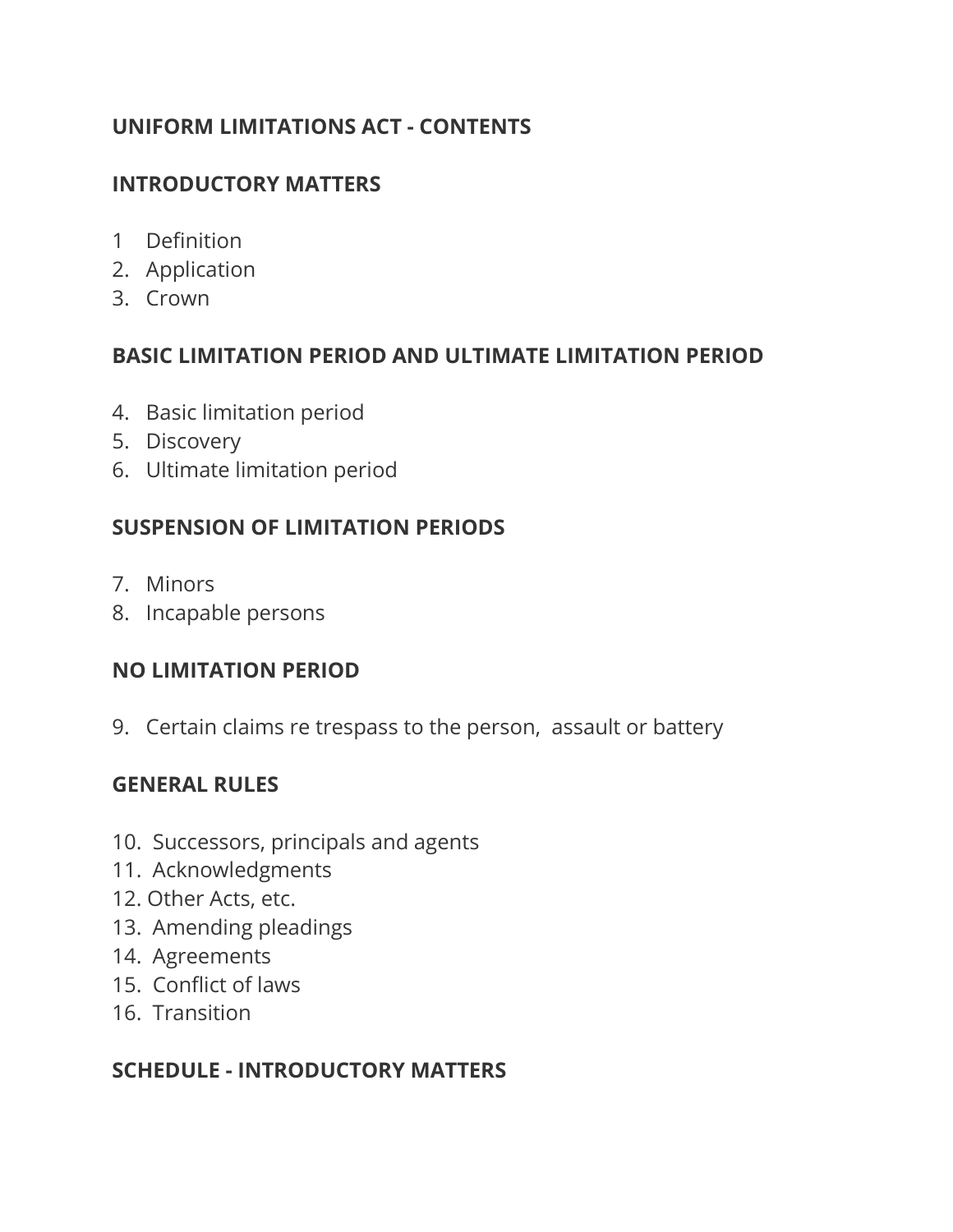## **Definition**

## **1. In this Act,**

"claim" means a claim to remedy an injury, loss or damage that occurred as a result of an act or omission.

**Comment:** The reference to "claim" marks a departure from the traditional limitations regime, which has used historically "cause of action" as the basis for determining the applicable limitation period and for the commencement of the period. Under this Act, the running of time for the purposes of the basic limitation period commences from the discovery of the claim. The elements of discovery are referred to in s. 5.

# **Application**

- 2. This Act applies to claims pursued in court proceedings other than,
- (a) proceedings for judicial review;
- (b) appeals; and
- (c) proceedings for declaratory judgments.

*[Enacting jurisdictions may want to list other types of proceedings to which this Act should not apply.]*

**Comment:** This section clarifies that the Act is applicable to court proceedings. As a result, the Act will not apply to proceedings that are court-like in nature such as tribunal hearings and arbitration hearings. However, not all court proceedings are subject to the Act.

## **Crown**

3. This Act binds the Crown.

**Comment:** This section reflects the law of most jurisdictions in the area. There is no reason why the Crown, as a matter of general principle, should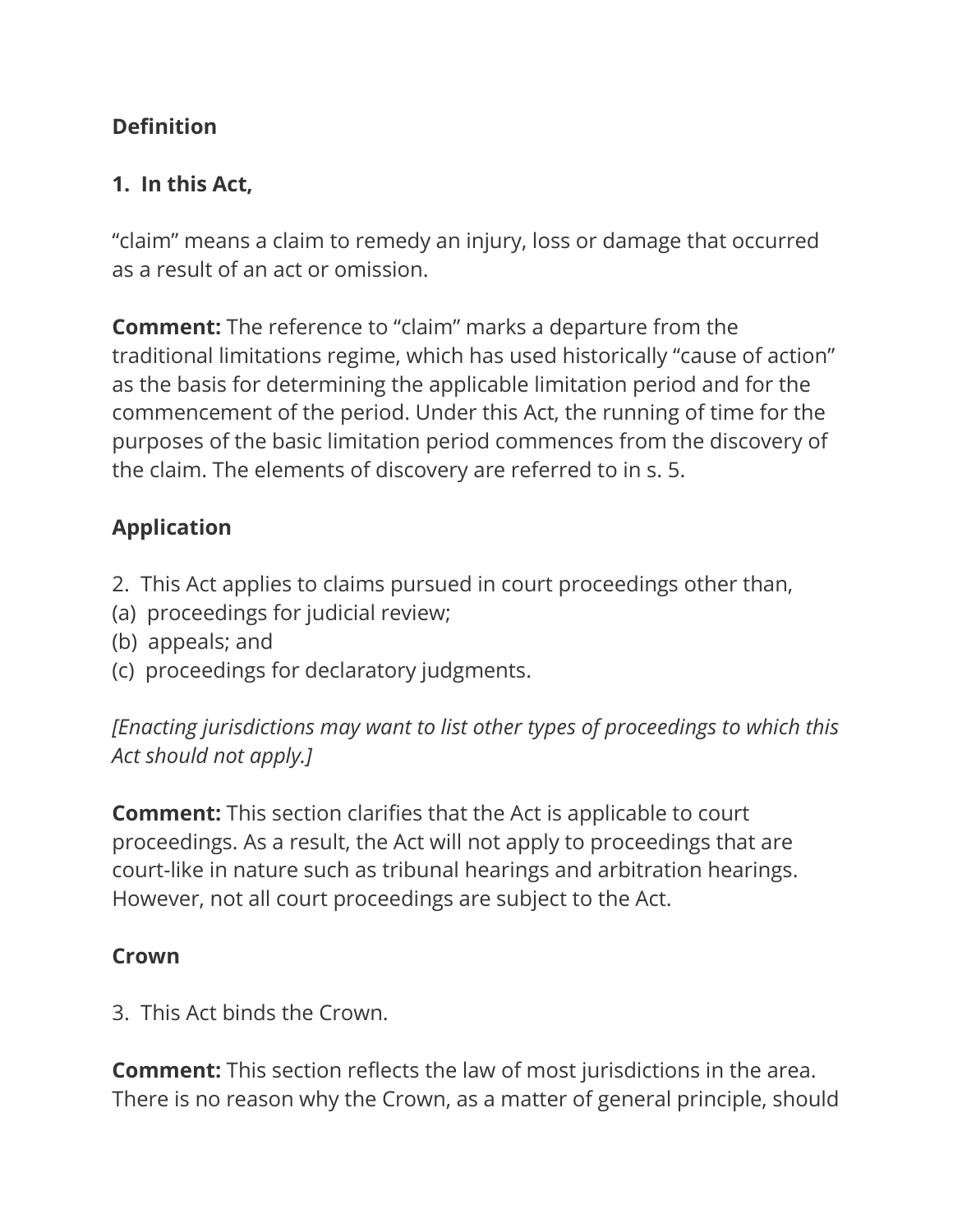not be bound by a jurisdiction's limitation periods. However, there may be certain cases where the Crown should be subject to special limitation periods. These cases are a matter of local policy.

## **BASIC LIMITATION PERIOD AND ULTIMATE LIMITATION PERIOD**

## **Basic Limitation Period**

4. Unless this Act provides otherwise, a proceeding shall not be commenced in respect of a claim after the second anniversary of the day on which the claim was discovered.

**Comment:** The basic limitation period to commence a proceeding is set at two years from discovery. Discovery is defined in s. 5. The two-year period reflects an arguably arbitrary time period to commence a proceeding. However, it is designed to provide sufficient time for a plaintiff, once a claim is discovered, to seek legal advice, consider the available options and institute proceedings.

# **Discovery**

- 5. A claim is discovered on the earlier of,
- (a) the day on which the person with the claim first knew,
	- (i) that the injury, loss or damage had occurred,
	- (ii) that the injury, loss or damage was caused by or contributed to by an act or omission,
	- (iii) that the act or omission was that of the person against whom the claim is made, and
	- (iv) that the injury, loss or damage is sufficiently serious to warrant a proceeding; and

(b) the day on which a reasonable person with the abilities and in the circumstances of the person with the claim first ought to have known of the matters referred to in clause (a).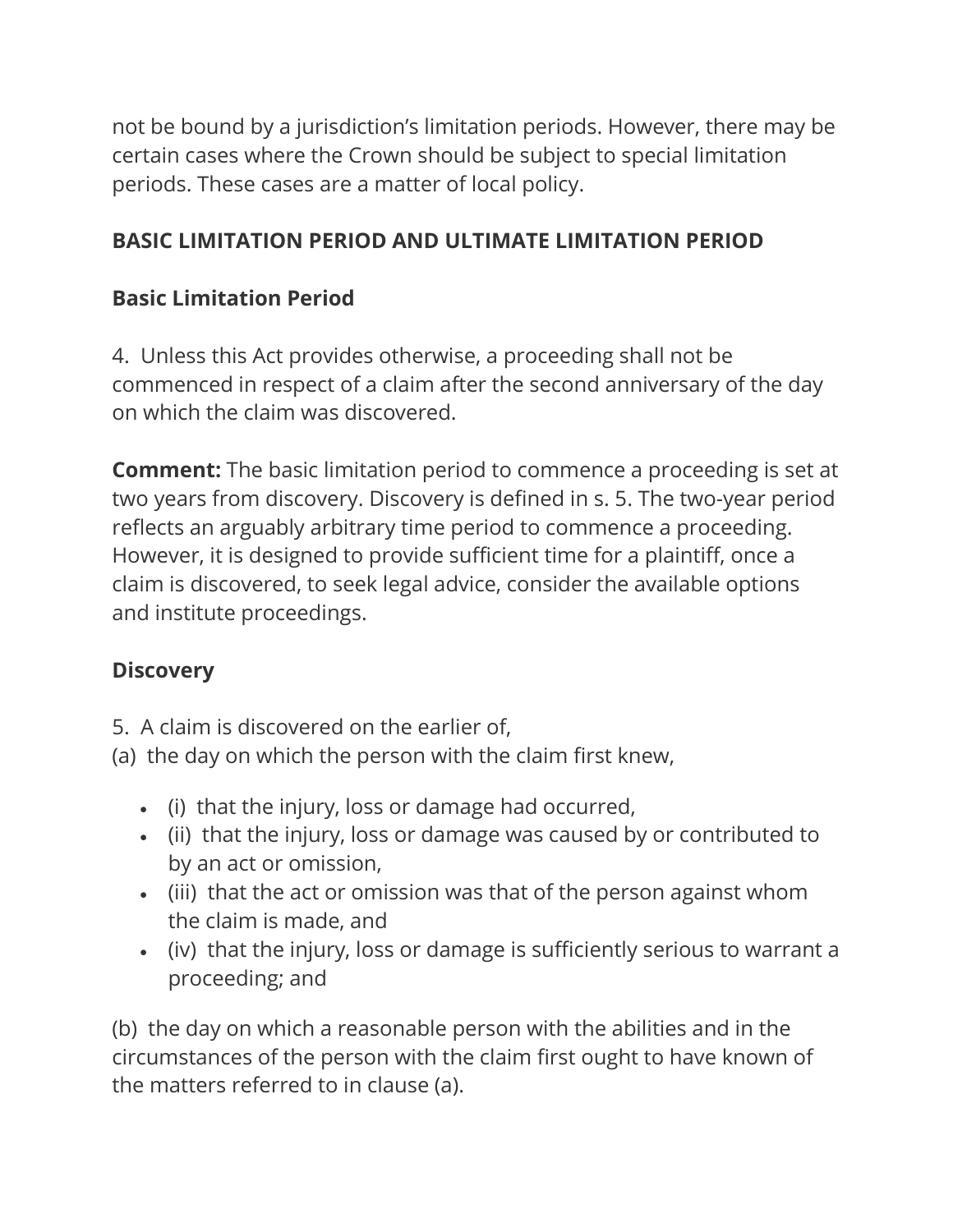**Comment:** Section 5 is essentially a codification of the case law on discoverability. The basic limitation period set out in s. 4 will only run from the day on which a plaintiff first knew or ought to have known of the injury, loss or damage that was caused by the defendant and that the injury, loss or damage is sufficiently serious to warrant a proceeding.

Section 5(a)(iv) recognizes that the first sign of damage should not always be the time for the commencement of the basic limitation period. For example, it would be inappropriate to have the limitation period commence from the time on which a minor ache is felt, as this may not develop into a serious matter to require a legal proceeding. Otherwise, the Act may promote unnecessary litigation.

Section 5(b) sets out a subjective/objective test to determine when a person ought to have discovered the claim.

### **Ultimate limitation period**

6.(1) Even if the limitation period established by section 4 in respect of a claim has not expired, no proceeding shall be commenced in respect of the claim after the expiry of the limitation period established by this section.

(2) No proceeding shall be commenced in respect of any claim after the 15th anniversary of the day on which the act or omission on which the claim is based took place.

(3) The limitation period established by subsection (2) does not run during any time in which the person against whom the claim is made,

(a) wilfully conceals from the person with the claim the fact that injury, loss or damage has occurred, that it was caused by or contributed to by an act or omission or that the act or omission was that of the person against whom the claim is made; or

(b) wilfully misleads the person with the claim as to whether the injury, loss or damage is sufficiently serious to warrant a proceeding.

(4) For the purposes of this section, the day an act or omission on which a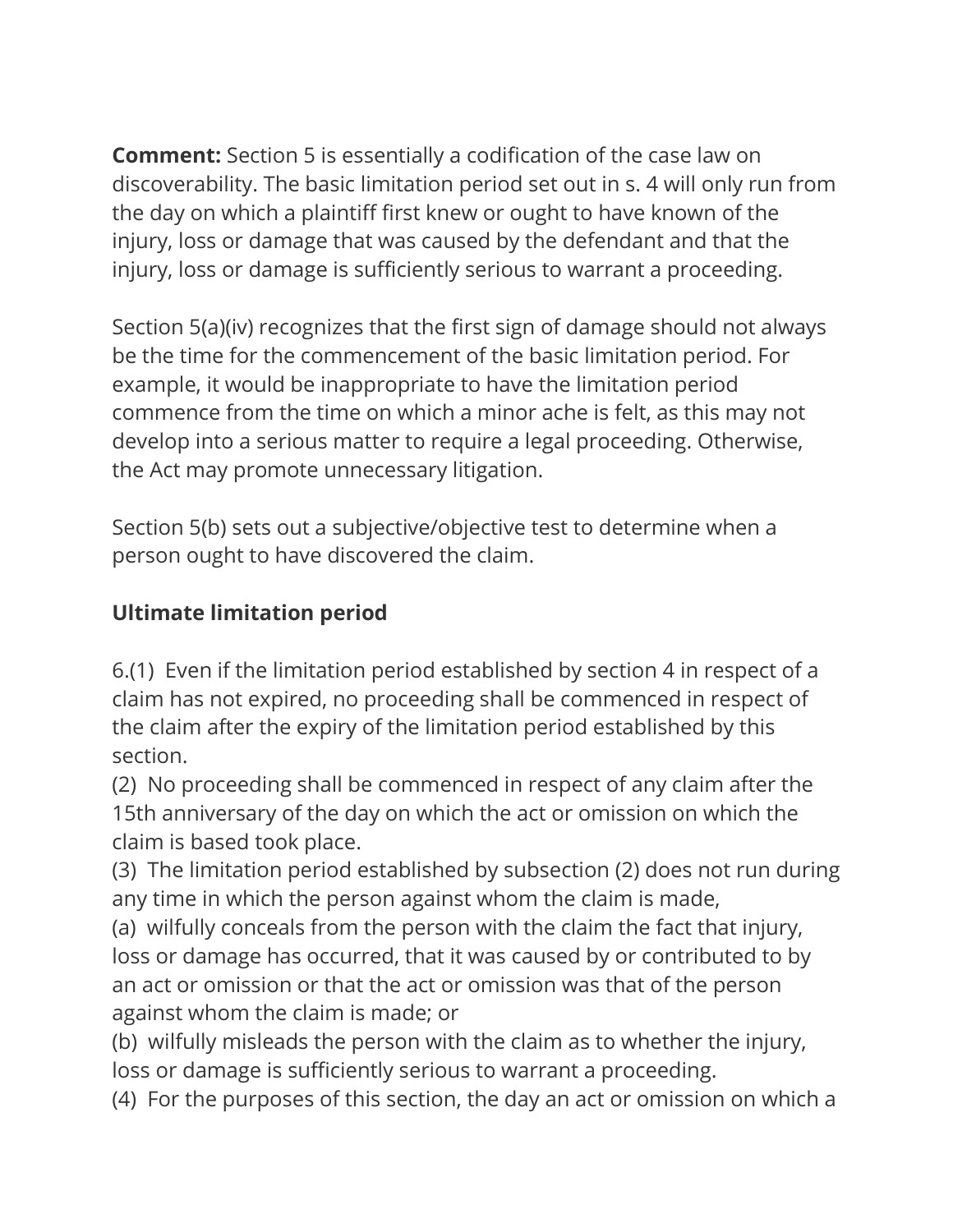claim is based takes place is,

(a) in the case of a continuous act or omission, the day on which the act or omission ceases;

(b) in the case of a series of acts or omissions in respect of the same obligation, the day on which the last act or omission in the series occurs; (c) in the case of a default in performing a demand obligation, the day on which the default in performance occurs after a demand for performance is made.

(5) For the purposes of this section, in the case of a claim by one alleged wrongdoer against another for contribution and indemnity, the day on which the first alleged wrongdoer is served with the claim in respect of which contribution and indemnity is sought, or incurs a liability through the settlement of that claim, shall be deemed to be the day the act or omission on which that alleged wrongdoer's claim is based took place. (6) Subsection (5) applies whether the right to contribution and indemnity arises in respect of a tort or otherwise.

**Comment:** As a person may be subject to a claim indefinitely if the associated limitation period only runs upon a plaintiff's discovery of the claim, an additional limitation period is necessary to ensure that the interests of defendants for finality and closure are not overlooked. The ultimate limitation period serves to bring certainty as to when exposure to potential liability ends.

As is the case with the basic limitation period, a decision as to the length of this period is arguably arbitrary. The ultimate limitation period is set at 15 years in this Act and was first recommended by the Alberta Law Reform Institute as an appropriate period.

Section 6(3) recognizes that a defendant should not benefit from the running of the limitation period in cases where facts have been wilfully concealed by the defendant or where the defendant acts to mislead the plaintiff.

Section 6(4) clarifies when the ultimate limitation period commences in the cases where there is a continuous act or omission and where there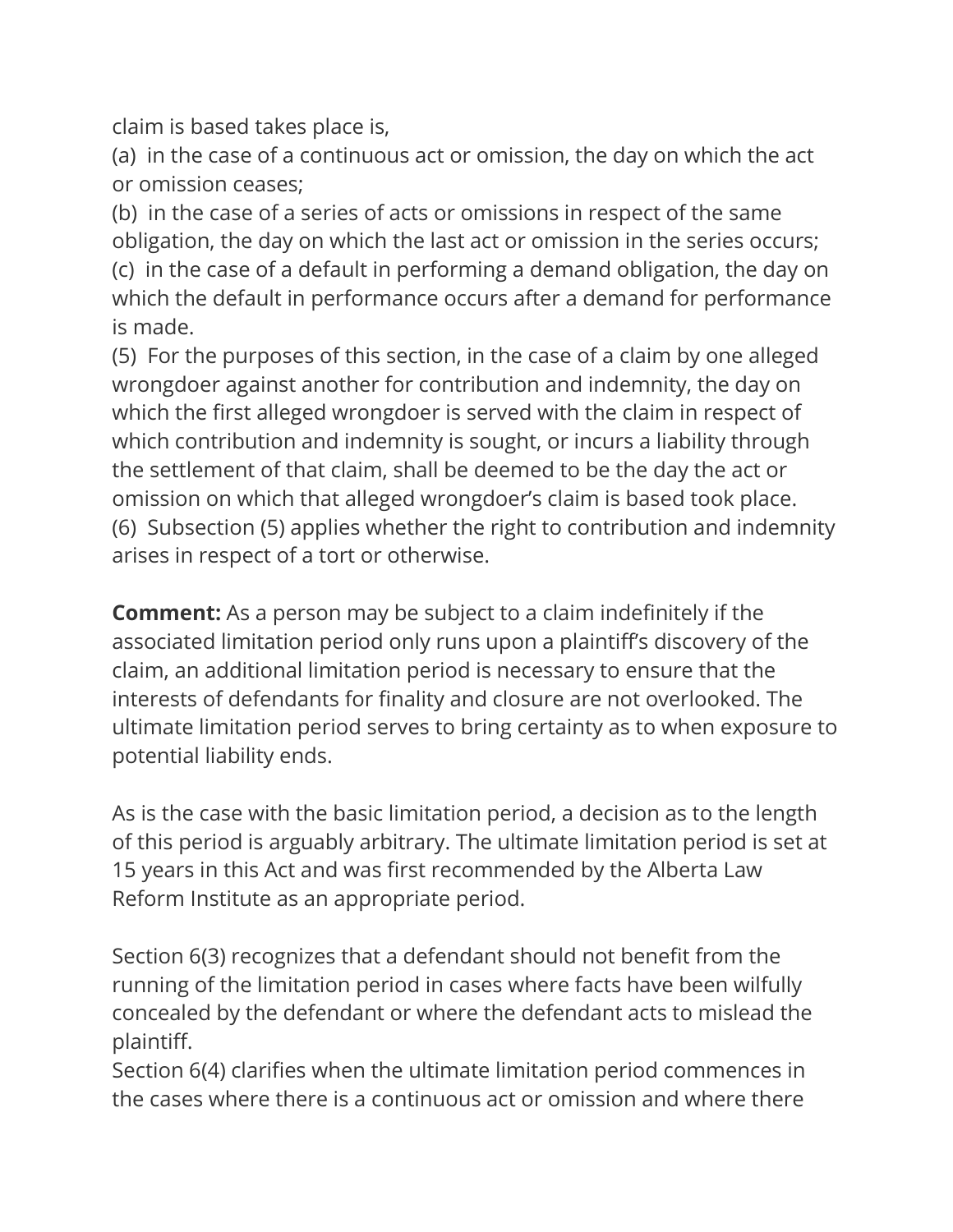are a series of acts or omissions in respect of the same obligation. It also clarifies when the ultimate limitation period commences for cases dealing with demand obligations.

Section 6(5) provides that the ultimate limitation period for a claim for contribution and indemnity commences when the person claiming contribution was made a defendant under a claim on which the claim for contribution could be based. Where the defendant has incurred a liability through the settlement of a claim, the ultimate limitation period commences from the date of settlement.

## **SUSPENSION OF LIMITATION PERIODS**

### **Minors**

7. The limitation periods established by sections 4 and 6 do not run during any time in which the person with the claim is a minor.

**Comment:** In many jurisdictions, limitation periods do not run against minors, but are suspended for the duration of their minority. The Act codifies this rule. Unlike some statutes, this Act does not contain a mechanism to allow potential defendants to activate the running of the limitation period relating to a minor's claim. A jurisdiction may wish to implement such a mechanism, but should consider the administrative burdens of such a process, the practicality of the process and ultimately the fairness to the minor before doing so.

## **Incapable persons**

8.(1) The limitation periods established by sections 4 and 6 do not run during any time in which the person with the claim is incapable of commencing a proceeding in respect of the claim because of his or her physical, mental or psychological condition.

(2) A person shall be presumed to have been capable of commencing a proceeding in respect of a claim at all times unless the contrary is proved.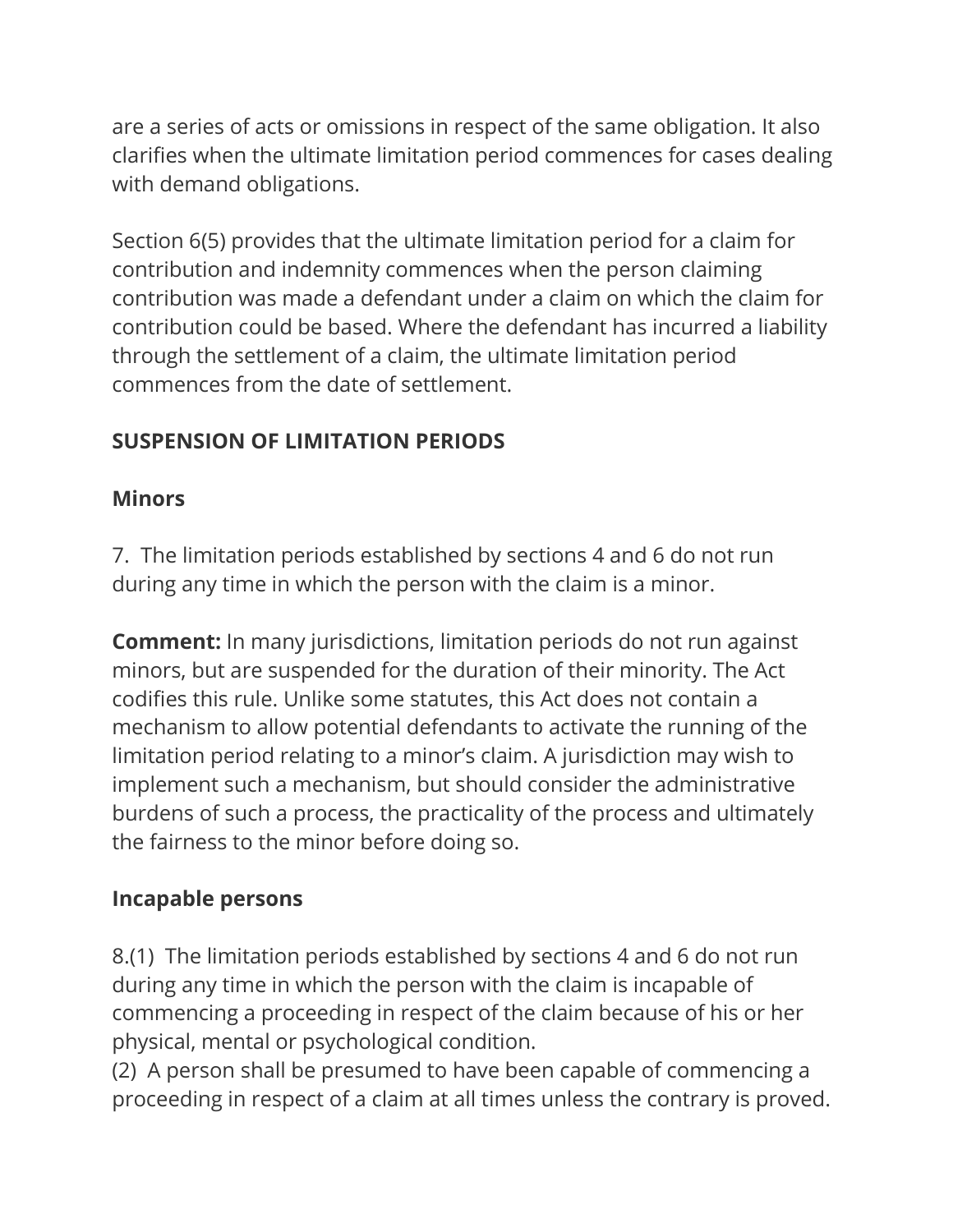(3) If the running of a limitation period is postponed or suspended under this section and the period has less than six months to run when the postponement or suspension ends, the period is extended to include the day that is six months after the day on which the postponement or suspension ends.

**Comment:** Like the situation with minors, in many jurisdictions, limitation periods do not run against persons who are incapable of commencing a proceeding because of physical, mental or psychological condition. The limitation period is suspended for the duration of the incapacity. The Act codifies this rule. As is the case with minors, this Act does not contain a mechanism to allow potential defendants to activate the running of the limitation period relating to a claim by a person who is suffering from incapacity. A jurisdiction may wish to implement such a mechanism, but should consider the administrative burdens of such a process, the practicality of the process and ultimately the fairness to the person with the incapacity before doing so.

Unlike the situation for minors who will always have at least two years to commence a proceeding following their entering into adulthood, a person may be rendered incapable of commencing a proceeding when the limitation period has already commenced running for a significant period of time such that the time remaining to commence a proceeding is very short. Section 8(3) ensures that a person who recovers from an incapacity will have at least six months left in their limitation period.

## **NO LIMITATION PERIOD**

#### **Certain claims re trespass to the person, assault or battery**

9.(1) There is no limitation period for a proceeding in respect of a claim relating to trespass to the person, assault or battery if,

- (a) the claim is based on misconduct of a sexual nature; or
- (b) at the time of the injury on which the claim is based,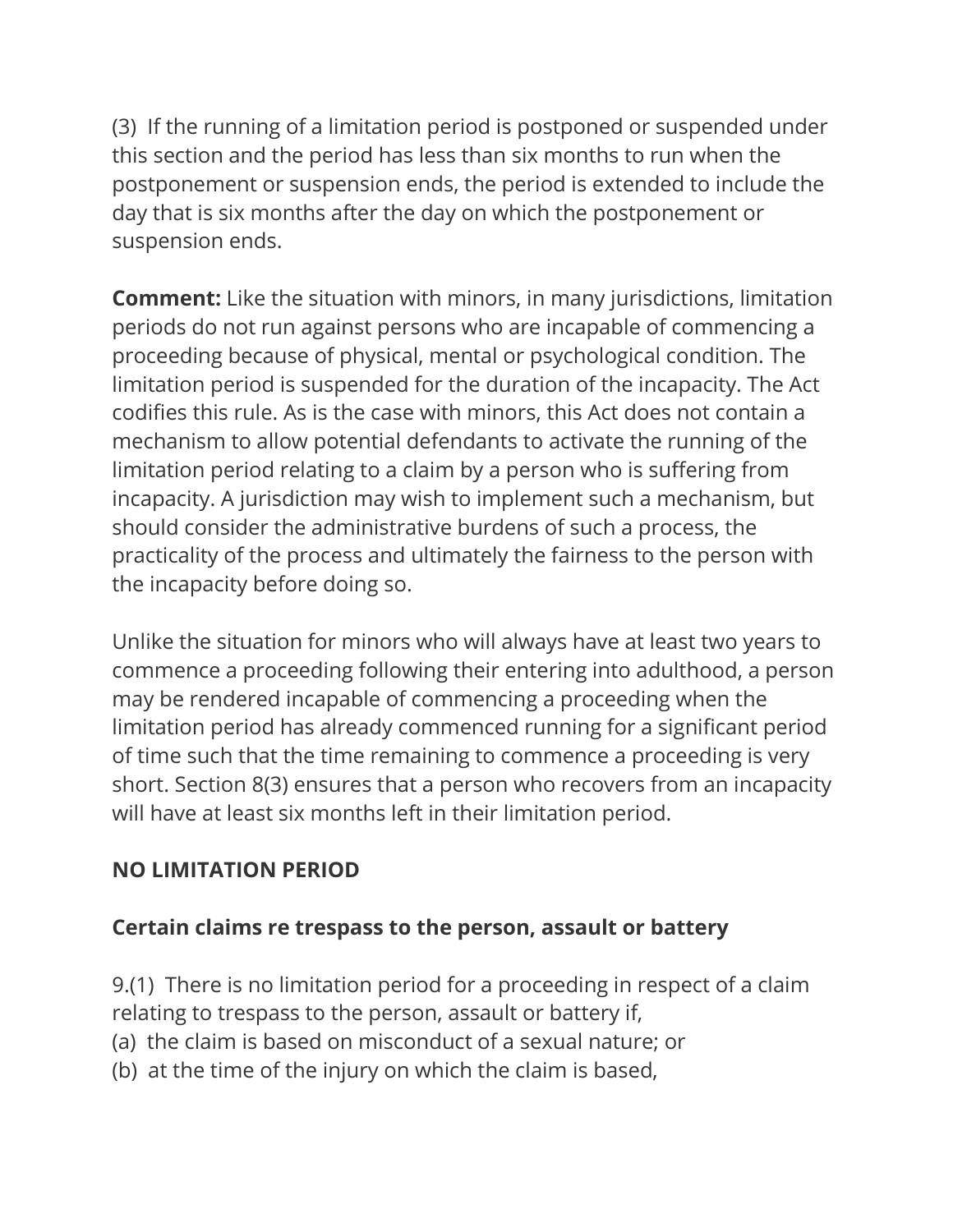- (i) one of the parties who caused the injury was living with the claimant in an intimate relationship, or
- (ii) the claimant was dependent, whether financially, emotionally, physically or otherwise, on one of the parties who caused the injury.
- (2) This section prevails over anything in section 6.

**Comment:** This section provides that there is no limitation period for claims for damages arising from sexual misconduct such as incest. Also, there is no limitation period for claims arising from non-sexual assaults occurring within an intimate relationship or a relationship of dependency. This is particularly relevant to cases of child abuse, spousal abuse, elder abuse and abuse by someone such as a teacher, doctor or member of the clergy where a relationship of dependency exists.

## **GENERAL RULES**

## **Successors, principals and agents**

10.(1) For the purpose of clause 5 (a), in the case of a proceeding commenced by a person claiming through a predecessor in right, title or interest, the person shall be deemed to have knowledge of the matters referred to in that clause on the earlier of the following:

1. The day the predecessor first knew or ought to have known of those matters.

2. The day the person claiming first knew or ought to have known of them.

(2) For the purpose of clause 5 (a), in the case of a proceeding commenced by a principal, if the agent had a duty to communicate knowledge of the matters referred to in that clause to the principal, the principal shall be deemed to have knowledge of the matters referred to in that clause on the earlier of the following:

- 1. The day the agent first knew or ought to have known of those matters.
- 2. The day the principal first knew or ought to have known of them.
- (3) The day on which a predecessor or agent first ought to have known of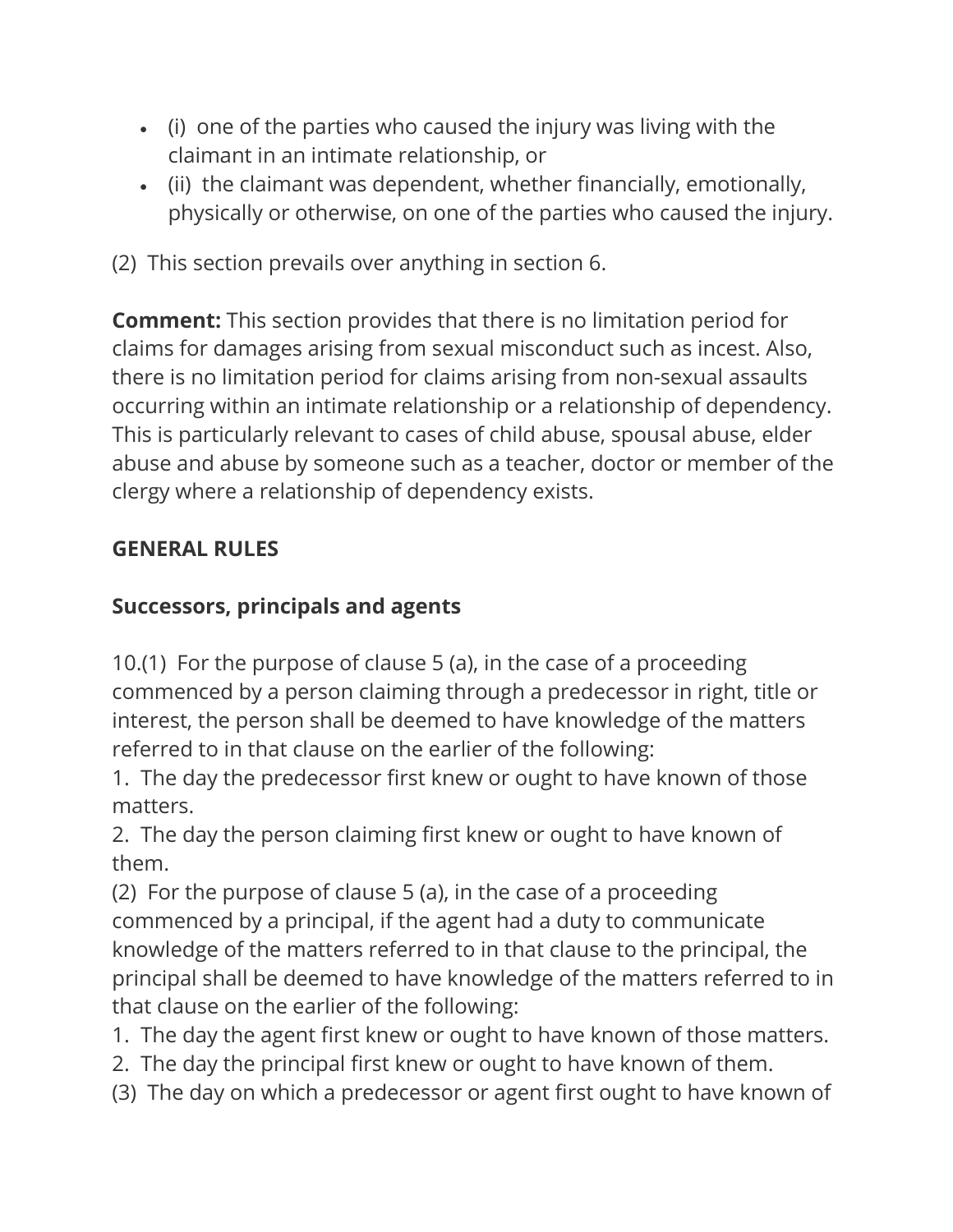the matters referred to in clause 5 (a) is the day on which a reasonable person in the predecessor's or agent's circumstances and with the predecessor's or agent's abilities first ought to have known of them.

**Comment:** This section sets the time for the commencement of the basic limitation period for claims by successor owners and principals who are bound by the acquisition of knowledge of their claims by predecessors and agents with a duty to communicate their knowledge.

## **Acknowledgments**

11.(1) If a person acknowledges liability in respect of a claim for payment of a liquidated sum, the recovery of personal property, the enforcement of a charge on personal property or relief from enforcement of a charge on personal property, the limitation periods begin anew.

(2) An acknowledgment of liability in respect of a claim for interest is an acknowledgment of liability in respect of a claim for the principal and for interest falling due after the acknowledgment is made.

(3) An acknowledgment of liability in respect of a claim to realize on or redeem collateral under a security agreement or to recover money in respect of the collateral is an acknowledgment by any other person who later comes into possession of it.

(4) A debtor's performance of an obligation under or in respect of a security agreement is an acknowledgment by the debtor of liability in respect of a claim by the creditor for realization on the collateral under the agreement.

(5) A creditor's acceptance of a debtor's payment or performance of an obligation under or in respect of a security agreement is an acknowledgment by the creditor of liability in respect of a claim by the debtor for redemption of the collateral under the agreement.

(6) An acknowledgment by a trustee is an acknowledgment by any other person who is or who later becomes a trustee of the same trust.

(7) An acknowledgment of liability in respect of a claim to recover or enforce an equitable interest in personal property by a person in possession of it is an acknowledgment by any other person who later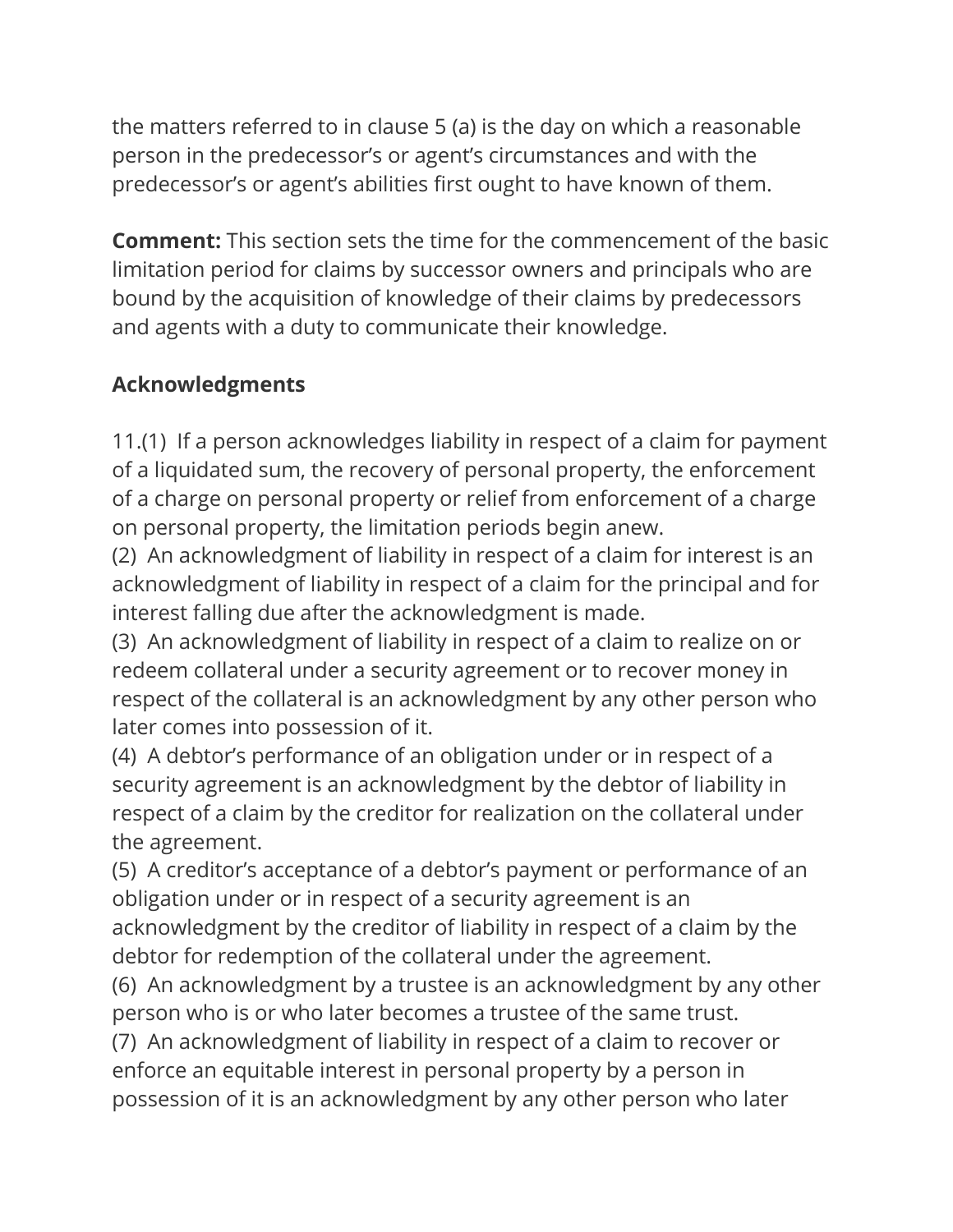comes into possession of it.

(8) Subsections (1), (2), (3), (6) and (7) do not apply unless the acknowledgment is in writing and signed by the person making it or the person's agent.

(9) Subject to subsections (8) and (10), this section applies to an acknowledgment of liability in respect of a claim for payment of a liquidated sum even though the person making the acknowledgment refuses or does not promise to pay the sum or the balance of the sum still owing.

(10) This section does not apply unless the acknowledgment is made to the person with the claim, the person's agent or an official receiver or trustee acting under the Bankruptcy and Insolvency Act (Canada) before the expiry of the limitation period applicable to the claim.

(11) In the case of a claim for payment of a liquidated sum, part payment of the sum by the person against whom the claim is made or by the person's agent has the same effect as the acknowledgment referred to in subsection (8).

**Comment:** This section codifies rules related to acknowledgments and part payments, which have the effect of restarting a limitation period.

# **Other Acts, etc.**

12.(1) A limitation period set out in or under another Act that applies to a claim to which this Act applies is of no effect unless,

(a) the provision establishing it is listed in the Schedule to this Act; or

(b) the provision establishing it,

- (i) is in existence on the day this Act comes into force, and
- (ii) incorporates by reference a provision listed in the Schedule to this Act.

(2) Subsection (1) applies despite any other Act.

(3) If there is a conflict between a limitation period established by a provision referred to in subsection (1) and one established by any other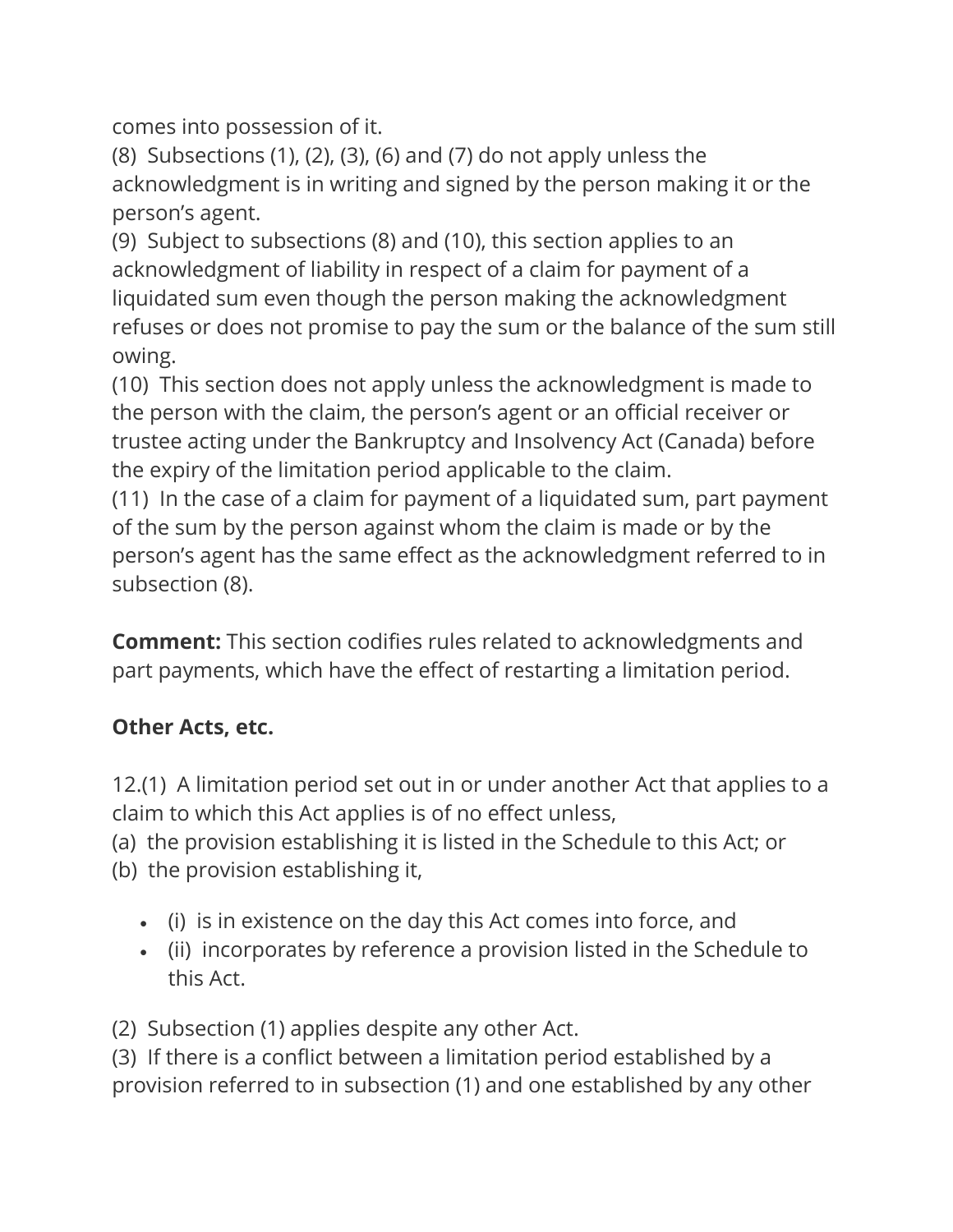provision of this Act, the limitation period established by the provision referred to in subsection (1) prevails.

(4) Sections 7 and 8 apply, with necessary modifications, to a limitation period established by a provision referred to in subsection (1).

**Comment:** This section sets out the manner in which limitation periods outside of this Act may be established. For limitation periods outside of this Act to be effective, the relevant provisions must be listed in the schedule to the Act. Section 12(1)(b) grandparents existing limitation provisions that are established through incorporation by reference of a provision listed in the schedule.

Section 12(4) states that the rules regarding suspension found in s. 7 and 8 (regarding claims by minors and claims by incapable persons) apply to the limitation periods referred to in the schedule.

Real property limitation periods are among the provisions that enacting jurisdictions may wish to consider for inclusion in the Schedule. Real property issues were not explored during the development of this Act, and some of its provisions are likely to require adjustment if applied to real property.

#### **Amending pleadings**

13.(1) When a proceeding is commenced before the expiry of a limitation period and, after the expiry, a claim is added to the proceeding, either through a new pleading or an amendment to pleadings, the defendant is not entitled to immunity from liability in respect of the added claim if the conditions set out in one of the following paragraphs are satisfied:

• 1. The added claim is made by a defendant against a claimant, or does not change the capacity in which a claimant sues or a defendant is sued. The added claim is related to the conduct, transaction or events described in the original pleading.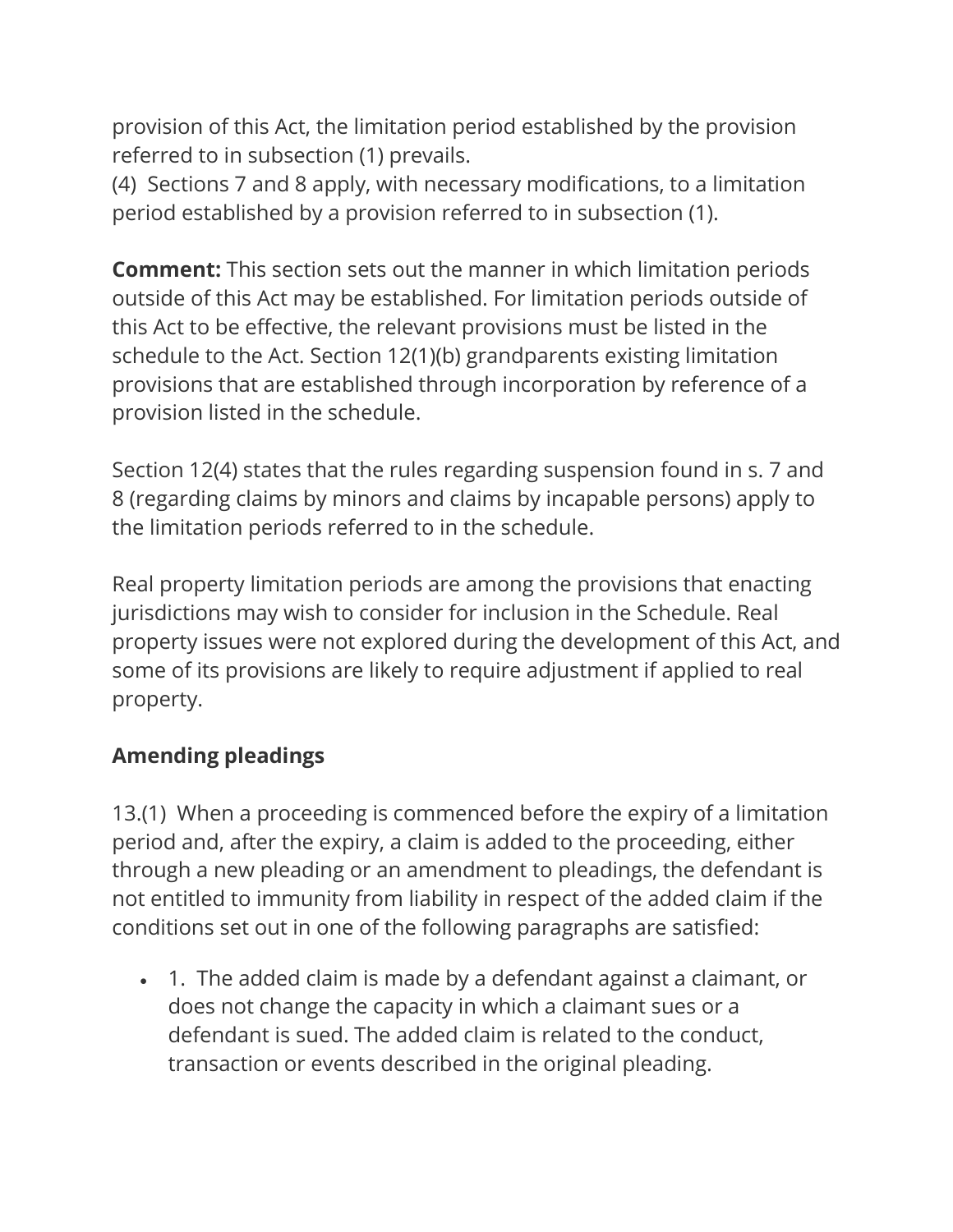- 2. The added claim adds or substitutes a claimant or changes the capacity in which a claimant sues. The added claim is related to the conduct, transaction or events described in the original pleading. The defendant has received, within the limitation period applicable to the added claim plus the time provided by law for service, sufficient knowledge of the added claim that the defendant will not be prejudiced in defending against the added claim on the merits. The court is satisfied that the added claim is necessary or desirable to ensure the effective enforcement of the claims asserted or intended to be asserted in the original pleadings.
- 3. The added claim adds or substitutes a defendant or changes the capacity in which a defendant is sued. The added claim is related to the conduct, transaction or events described in the original pleading. The defendant has received, within the limitation period applicable to the added claim plus the time provided by law for service, sufficient knowledge of the added claim that the defendant will not be prejudiced in defending against the added claim on the merits.

(2) Under this section,

(a) the burden of proving that the added claim is related to the conduct, transaction or events described in the original pleading is on the person seeking to add the claim;

(b) the burden of proving that the added claim is necessary or desirable as set out in paragraph 2 of subsection (1) is on the claimant; and (c) the burden of proving that the defendant did not receive sufficient knowledge as set out in paragraph 2 or 3 of subsection (1) is on the defendant.

**Comment:** This section deals with the addition of claims to a proceeding and the effect of a limitation period associated with the added claim. The rules are taken from the Alberta Limitations Act, R.S.A. 2000, c. L-12.

## **Agreements**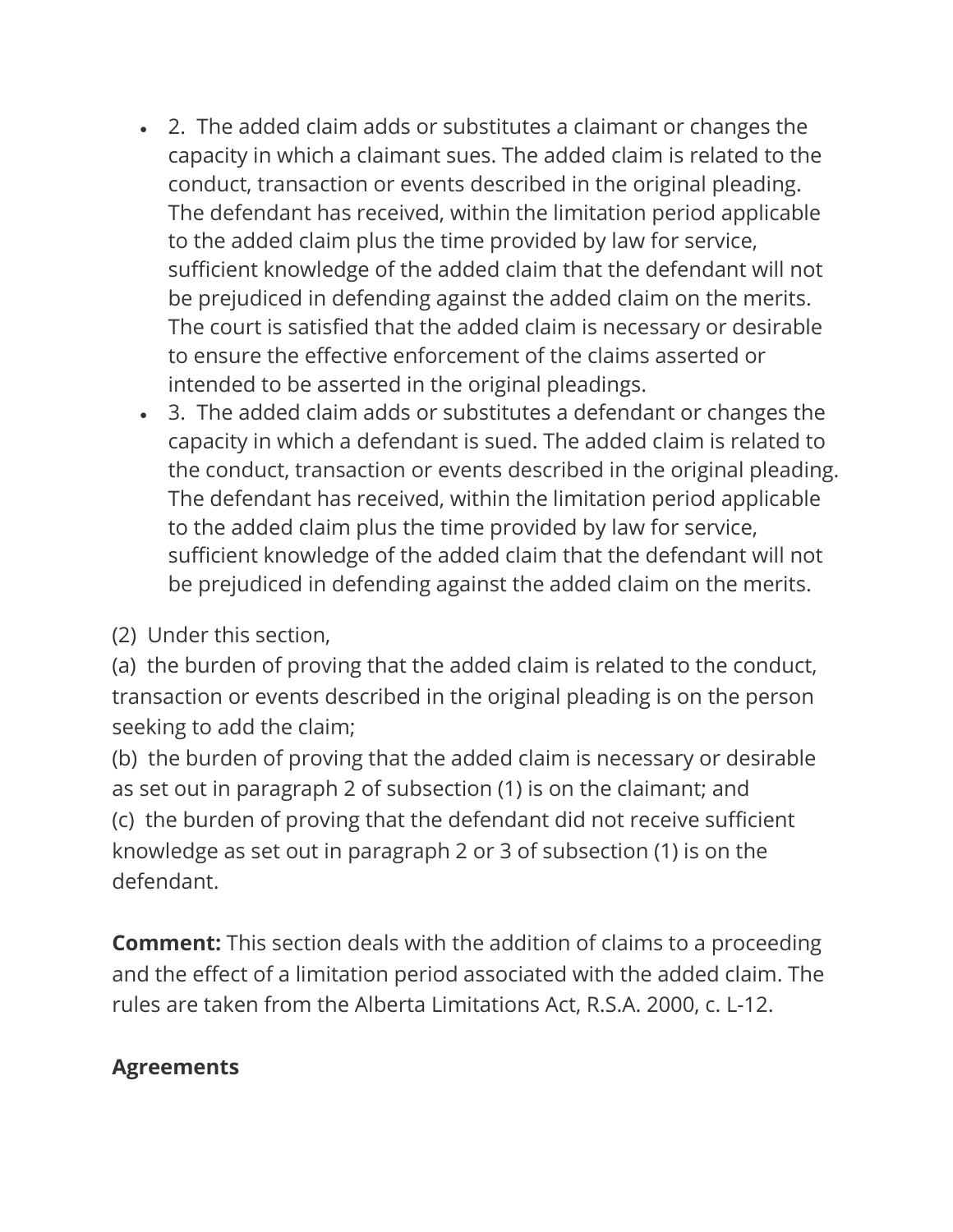14.(1) A limitation period under this Act may be extended, but not shortened, by agreement.

(2) Subsection (1) does not affect an agreement made before the day this Act comes into force.

**Comment:** This section prohibits parties from agreeing to limitation periods shorter than those set out in this Act, but allows parties to agree to extend them. Agreements to shorten a limitation period made before this Act comes into force are grandparented.

The prohibition on shortening a limitation period in no way precludes the ability to define by contract the underlying obligation, the duration of the obligations, the process for initiating a claim, or the range of remedies to which a claimant may be entitled.

Survival of warranties and indemnities, verification agreements, notices of defect or claim, for example, are not caught by the prohibition on shortening the period of time within which a claim must be brought.

## **Conflict of laws**

15. For the purpose of applying the rules regarding conflict of laws, the limitations law of [enacting jurisdiction] or any other jurisdiction is substantive law.

**Comment:** This section codifies the common law in regard to the characterization of limitations law for the purposes of applying the rules regarding conflict of laws.

## **Transition**

16.(1) In this section,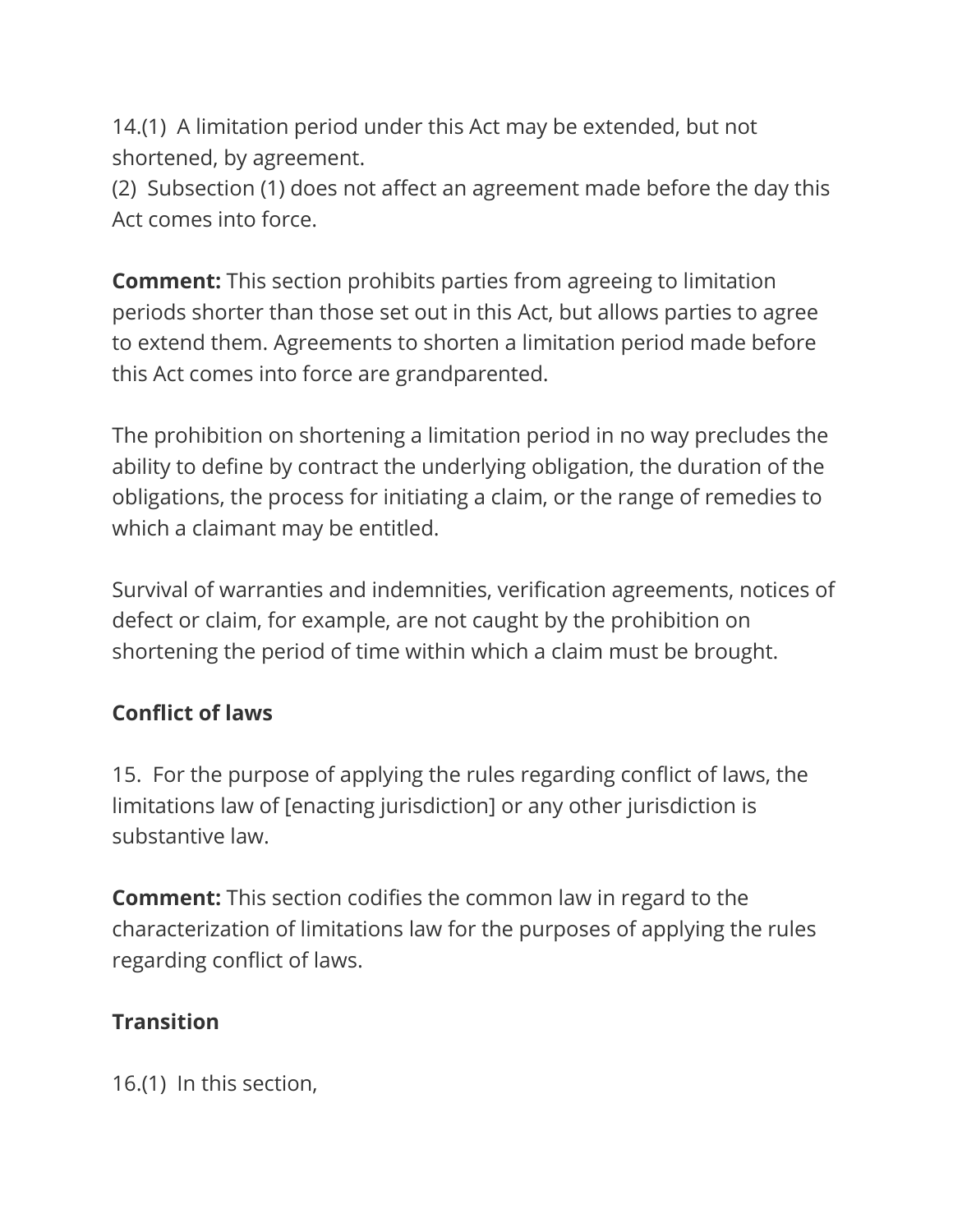"effective date" means the day on which this Act comes into force; ("date de l'entrée en vigueur")

"former limitation period" means the limitation period that applied in respect of the claim before the coming into force of this Act. ("ancien délai de prescription")

(2) This section applies to claims based on acts or omissions that took place before the effective date and in respect of which no proceeding has been commenced before the effective date.

(3) If the claim was discovered before the effective date, a proceeding shall not be commenced in respect of the claim after the earlier of the following:

1. The second anniversary of the effective date.

2. The day on which the former limitation period expired or would have expired.

(4) Despite subsection (3), there is no limitation period in respect of a claim to which section 9 would apply if the claim were based on an injury that took place on or after the effective date.

**Comment:** The transition rules in this Act are aimed at achieving a rapid transition from the old limitations rules to the new limitations rules. Once this Act comes into force, limitation periods associated with claims that have been discovered, or ought to have been discovered, will be the shorter of the remainder of the old limitation period or two years from the date this Act came into force.

# **SCHEDULE - (SECTION 12)**

*[Contents of schedule to be determined by enacting jurisdiction.]*

**Comment:** The schedule is referred to in s. 12 of the Act. Enacting jurisdictions may wish to set out special limitation period provisions in other statutes that are to be exceptions to the general limitations regime